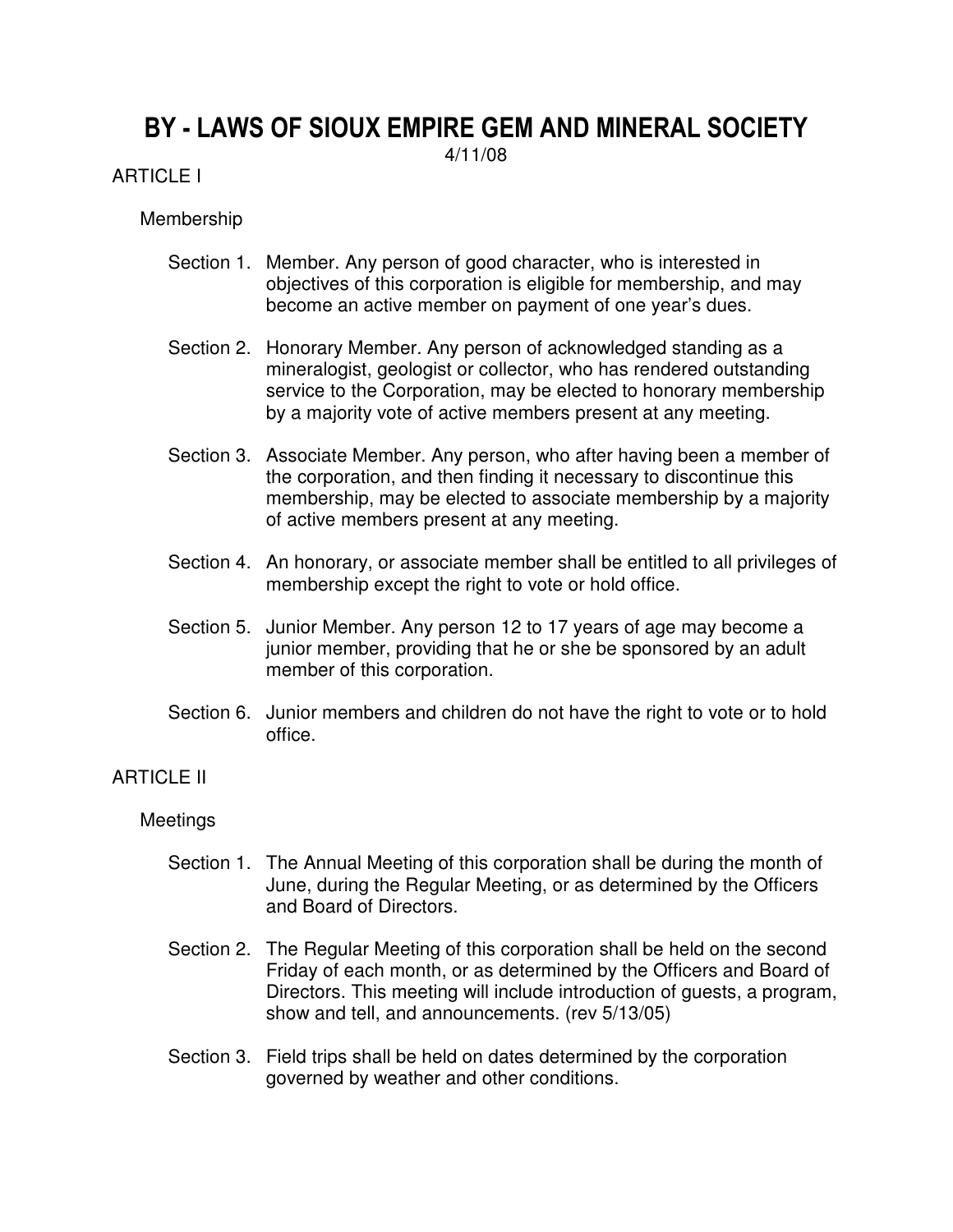- Section 4. Special Meetings may be called at the discretion of the Officers and Board of Directors. These meetings fall under the guidelines in Article II, Section 5.
- Section 5. In the case of special meetings, notice stating the place, day and hour of the meeting and the purpose or purposes for which the meeting is called, shall be delivered not less than ten or more than fifty days before the date of the meeting, either personally, by email or by mail, to all members of this corporation.
- Section 6. Annual business meetings will be held on the 3rd Fri of Sept. and Jan. at 7pm at a location to be determined by the Board. If a conflict arises the Board can change the date, location and time of the meeting. The purpose of the Business Meeting is to conduct all general business of the corporation. Committee Chairpersons are to bring their schedules and reports for October through January or October through September. (rev. 5/13/05 12/14/07)

# ARTICLE III

## Dues

- Section 1. ANNUAL ADULT DUES for active members shall be \$20.00 per year per person, 18 years and older. Persons joining during the period of January through June inclusive will be charged the full amount of membership fee. Persons joining during the period July through December inclusive will be charged one-half the regular annual dues. Membership fees will apply for the year in which they were paid. (rev 12/14/07)
- Section 2. An honorary or associate member shall be exempt from payment of dues or other fees.
- Section 3. JUNIORS, 12 to 17 years of age, who are eligible, shall be admitted to junior membership for \$3.00 per year.
- Section 4. CHILDREN under age 12 with an adult member are free.
- Section 5. All membership fees shall be due and payable by January first of each year. Members who have not paid their annual dues by January first will be dropped from the active status. (rev 5/13/05)
- Section 6. Family membership constitutes all persons living at the same address and is \$30.00 per year. (rev 12/14/07)

ARTICLE IV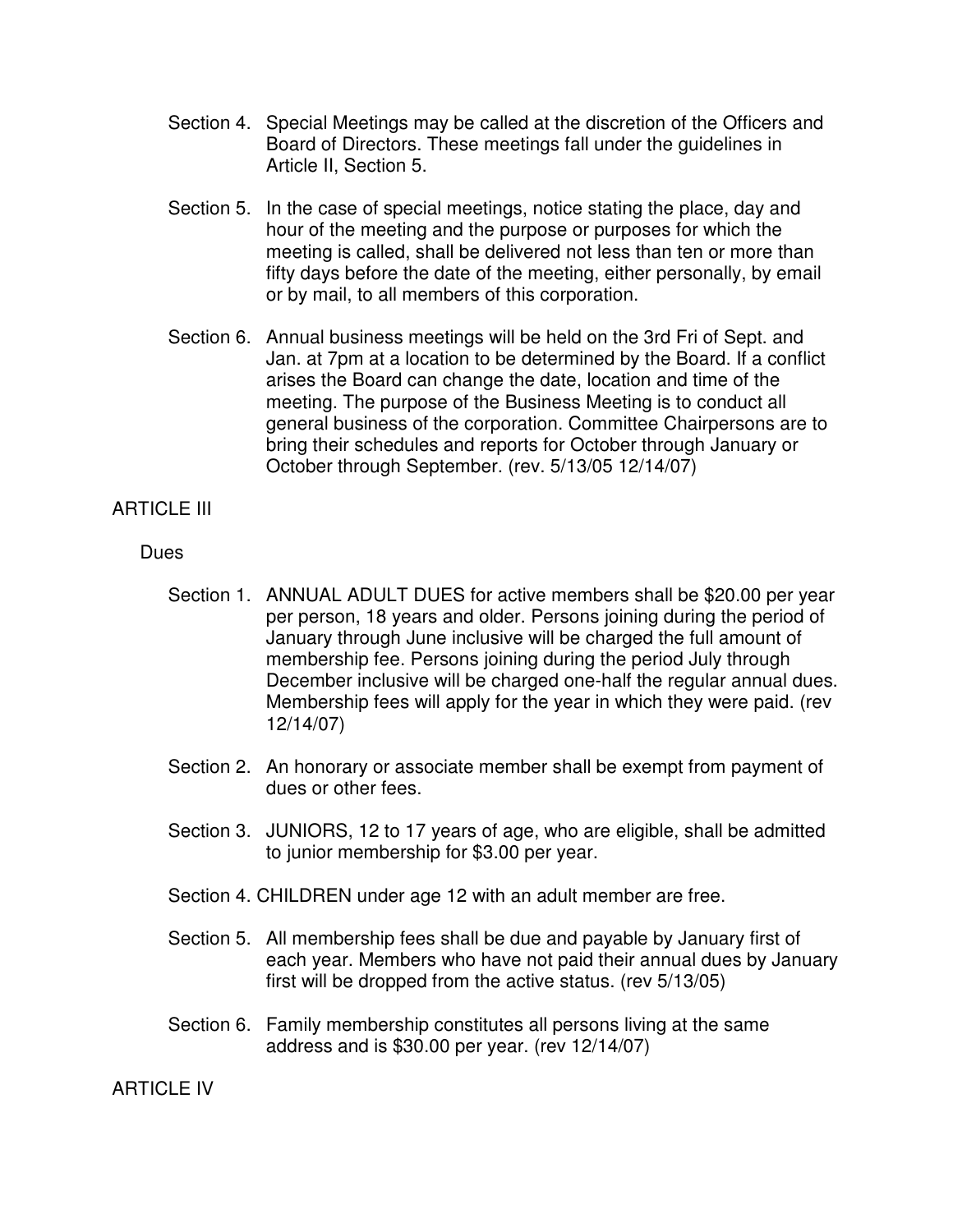- Section 1. The affairs of this corporation shall be managed by a Board of Directors consisting of three active adult members and the retiring president. They shall make an annual audit of all accounts held by the Treasurer and submit a report during the annual meeting.
- Section 2. The corporations President, Vice-President, Secretary, and Treasurer shall be ex-officio members of the Board of Directors if there are no elected members to the Board or no elected members present at any meeting.
- Section 3. Of the Board of Directors, the three members shall be appointed by the President with the approval of the other elected officers for a term of three years. The retiring President shall continue to be a member of the Board until replaced by the next retiring President. (rev 4/11/08).
- Section 4. Members of the Board of Directors shall hold office until their successors are respectively elected and inducted.
- Section 5. The corporation members may, at any special meeting called for the purpose, by vote of two-thirds of the total active membership, remove any Director from office.
- Section 6. Any vacancy occurring in the Board of Directors shall be temporarily filled by one of the remaining Directors. The Director elected to fill such vacancy, shall hold such office only until the next annual meeting. A new Director shall be elected by the active members at the next annual meeting to finish out any current term of vacancy.

# ARTICLE V

Meeting of Board of Directors

- Section 1. An Annual meeting of the Board of Directors shall be held without call or formal notice immediately after and at the same place as the annual meeting of the corporation members. Special meetings of the Board of Directors may be held without a vote or formal notice at such places and times as the Board may by vote from time to time determine.
- Section 2. Emergency Meetings. Emergency meetings of the Board of Directors may be held at any place and at any time when called by the President, Vice President, Secretary, Treasurer, or two or more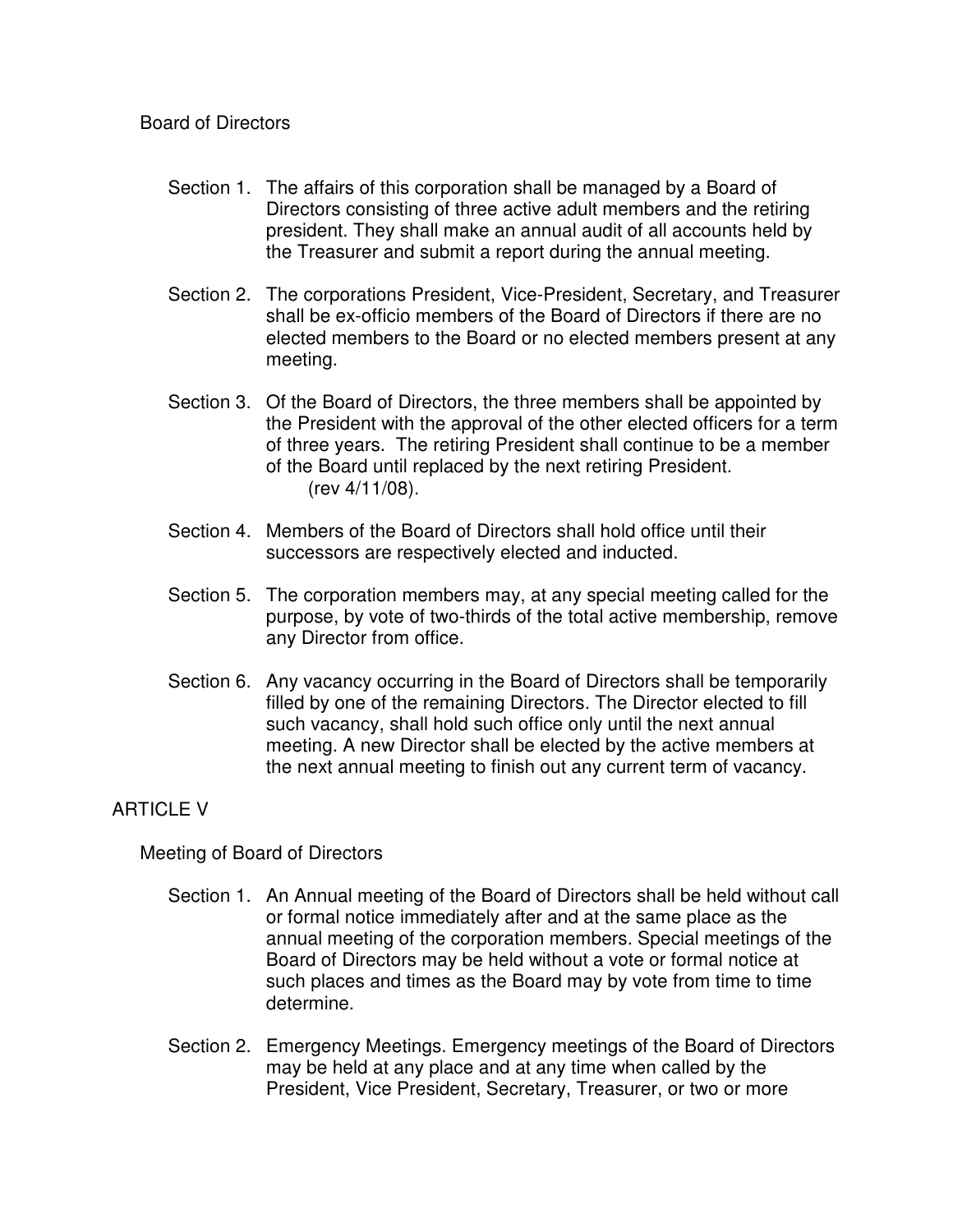Directors. 24 hours notice of the time and place thereof being given to each Director.

- Section 3. Current Officers, newly elected Officers, current Board Members, and newly elected Board Members are to attend the Annual Meeting of the Board of Directors
- Section 4. Quorum. The presence at any meeting, of a majority of the total number of Directors and Officers shall constitute a Quorum for the transaction of business.

## ARTICLE VI

#### **Officers**

- Section 1. This Corporation shall have a President, a Vice-President, a Secretary, and a Treasurer.
- Section 2. The officers shall be elected by the active members at the annual meeting in June of each year for a one year term. A. The newly elected officers will start their duties at the next business meeting following the election held at the Annual meeting of the corporation. (rev 1/10/03)
- Section 3. There shall be no term limits for any officer's position, however, any officer will have the option to decline their position at each June election. (rev 4/2/04)
- Section 4. The club members may, at any meeting called for the purpose, by a vote of two- thirds of the total active membership, remove any officer from office.
- Section 5. Any vacancy occurring among the officers shall be filled for the remainder of the term by appointment of the Board of Directors at any meeting held during the existence of such vacancy.
- Section 6. Resignation. The Board of Directors may at any meeting by vote of a majority of the directors present at such meeting accept the resignation of any officer of the corporation.
- Section 7. The President. The President shall be the chief executive officer of the corporation and subject to the direction and under the supervision of the Board of Directors, shall have general charge of business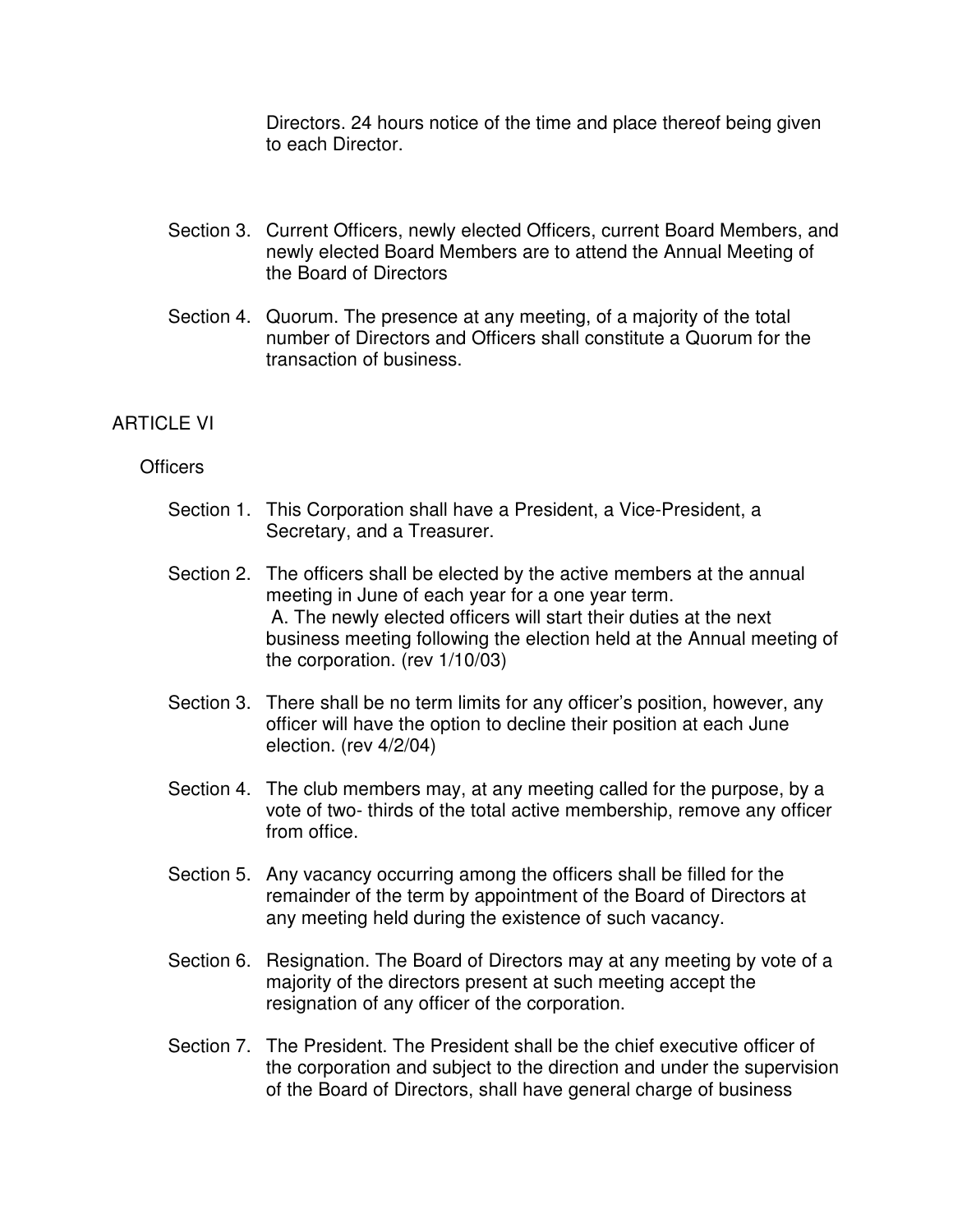affairs and property of the corporation, and control over it's officers, agents and employees. The President shall preside at all meetings of the membership and of the Board of Directors and shall be custodian of the records of the Corporation and of the Board of Directors. If the President is unable to attend said meetings, the Vice President shall preside over said meetings. The President shall do and perform such other duties and may exercise such other power from time to time as may be assigned to him by these By-Laws or by the Board of Directors.

- Section 8. The Vice-President. At the request of the President or in the event of the Presidents absence or disability, the Vice-President shall perform all the duties of the President, and when so acting, shall have all the powers of, and be subject to all the restrictions upon the President. The Vice-President shall perform such other duties and may exercise such other powers as from time to time may be assigned to him by these By-Laws or by the Board of Directors or the President.
- Section 9. The Secretary. The Secretary shall:
	- (a) Record all the proceedings of the meetings of the Corporation and Directors in a book to be kept for that purpose. These recordings to be transferred to the newsletter minutes.
	- (b) Have charge of the membership ledger and original or duplicate of which shall be kept at the office of the acting President of the Corporation in the State of South Dakota.
	- (c) Prepare and make, at least ten days before every election of Directors, a complete list of the members entitled to vote at said election arranged in alphabetical order. Such list shall be produced and kept at the time and place of election during the whole time thereof, and subject to the inspection of any member who may be present.
	- (d) See that all books, reports, statements, certificates and other documents and records required by law to be kept or filed are properly kept or filed.
	- (e) In general, perform all duties and have all powers incident to the office of Secretary and perform such other duties and such other powers as from time to time may be assigned to him by these By-Laws or by the Board of Directors, or the President.
	- (f ) Have custody of such books as the Corporation may own for circulation among it's members, to keep accurate and up-to date information and advise members as to the rate and period of all available magazines devoted to mineral and lapidary interests, to watch for and report appropriate articles in general magazines.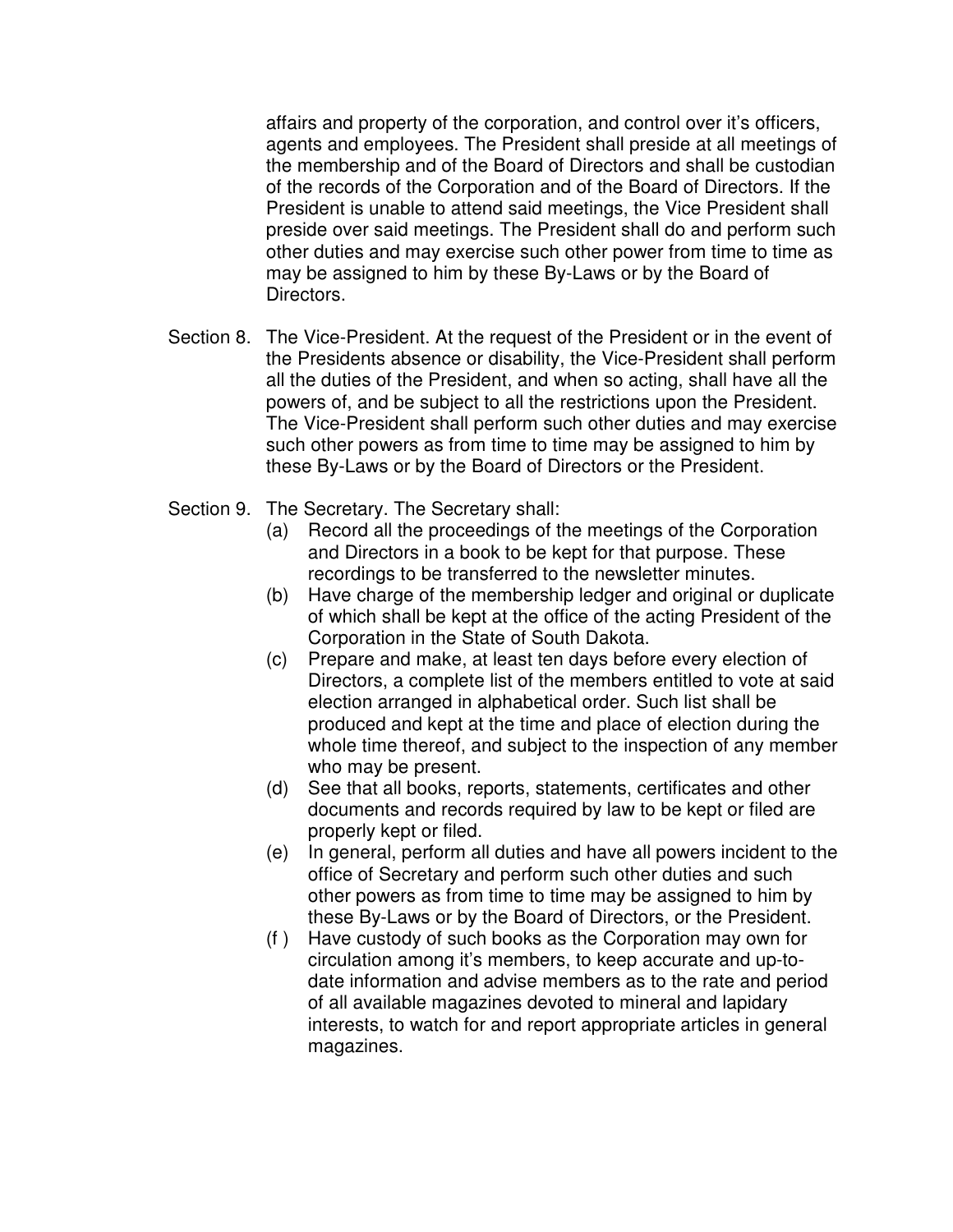Section 10. The Treasurer. The Treasurer shall:

- (a) Have supervision over the funds, securities, receipts and disbursements of the Corporation and collect all dues.
- (b) Cause all moneys and other valuable effects of the Corporation to be deposited in the Corporation's name and to the Corporation's credit, in such depository as shall be selected by the Board of Directors or pursuant to authority conferred by the Board of Directors.
- (c) Cause the funds of the Corporation to be disbursed by check or drafts upon the authorization depositories of the Corporation, when such have been authorized.
- (d) Cause to be taken and preserved property vouchers for all money disbursed.
- (e) Cause to be kept at the Office of the Treasurer, correct books of account of all it's business and transactions.
- (f ) Render to the President and the Board of Directors, whenever requested an account of the financial condition of the Corporation and of his or her transactions as Treasurer.
- (g) Be empowered to require from the officers, Board of Directors, committee chairpersons, or members, reports or statements giving such information as he or she may desire with respect to any and all financial transactions of the Corporation.
- (h) Perform all duties and have all powers incident to the office of Treasurer and perform such other duties and have such other powers as from time to time may be assigned to him by these By-Laws or by the Board of Directors or the President.
- (I) The Treasurer shall be held legally responsible for all financial transactions and is punishable under all applicable laws in the event of fraud.
- Section 11. The Editor. The Editor shall:
	- (a) See that all notices are duly given in accordance with the provisions of these By-Laws or as required by statute.
	- (b) Provide a Corporation newsletter to each member of the Corporation in a timely fashion every month of the year via mail or email.

# ARTICLE VII

#### **Committees**

Section 1. The President shall appoint standing committees as soon as possible after taking office.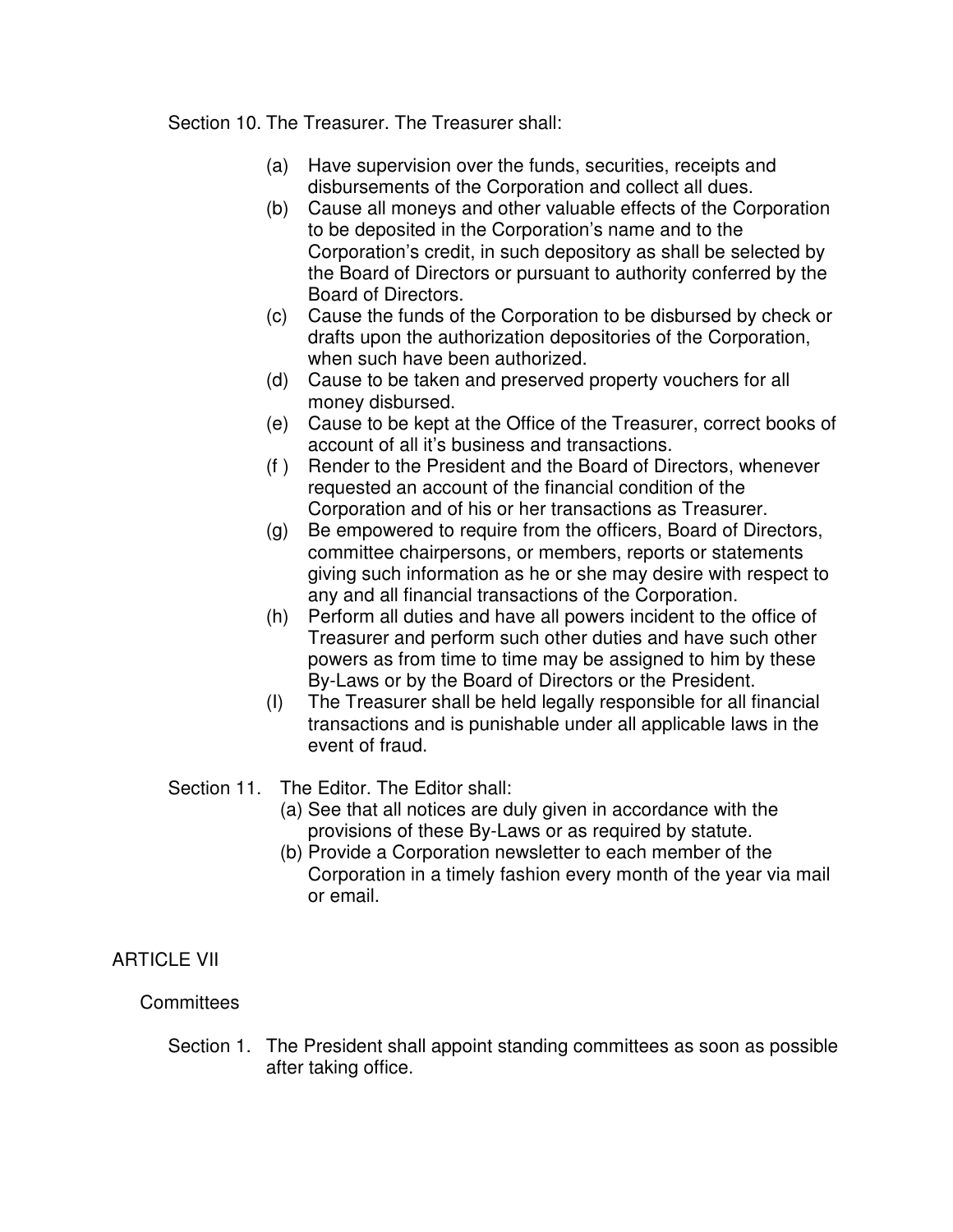- Section 2. All group and committee chairmen, Finance Committee, excepted, shall be active members.
- Section 3. Each committee shall have one member of the Board of Directors appointed by the President, or the President, serving in an advisory capacity.
- Section 4. Standing Committees and their duties.
	- (a) Finance Committee. The Finance Committee shall consist of the officers of the Corporation. The duties of the Finance Committee shall be to prepare a budget for the Club's regular and special activities, to devise and carry out plans for raising money.
	- (b) Membership Committee. The duties of the Membership Committee shall be to make contact with prospective members, to invite them to join the Corporation, to accept applications, to make personal investigations where necessary or advisable, to introduce new members at meetings. All members of the Corporation are invited to assume the duties listed above.
	- (c) Program Committee. The Program Committee shall investigate all sources of program material it may discover, or that may be reported to it, keep a complete and accurate list of such material with full information as to the names of the persons to be contacted for use of such material, with addresses, telephone numbers, etc. The Program Committee shall provide program material and conduct the program part of the meeting, and make arrangements for special activities such as exhibits or other corporate activities of a public nature.
	- (d) Courtesy Committee. The duties of the Courtesy Committee shall be to act as hosts and hostesses at all meetings and outings, to introduce members and guests to one another.
	- (e) Publicity Committee. The duties of the Publicity Committee shall be to contribute the Corporation's news regularly to the appropriate newspapers, radio, television, periodicals, and the Mineral Magazine, to publish and distribute the Corporation's Bulletin.
	- (f) Nominating Committee. The Nominating Committee shall consist of three Board of Directors or their replacement(s). It's duties shall be to select names of one candidates, ascertained to be available for each of the elective offices, and for each position to be filled on the Board of Directors. The Nominating Committee shall report their nominations at the meeting preceding the annual meeting, which is the May meeting, at which time nominations will also be accepted from the floor, as well as at the annual Meeting. (rev 9/11/81)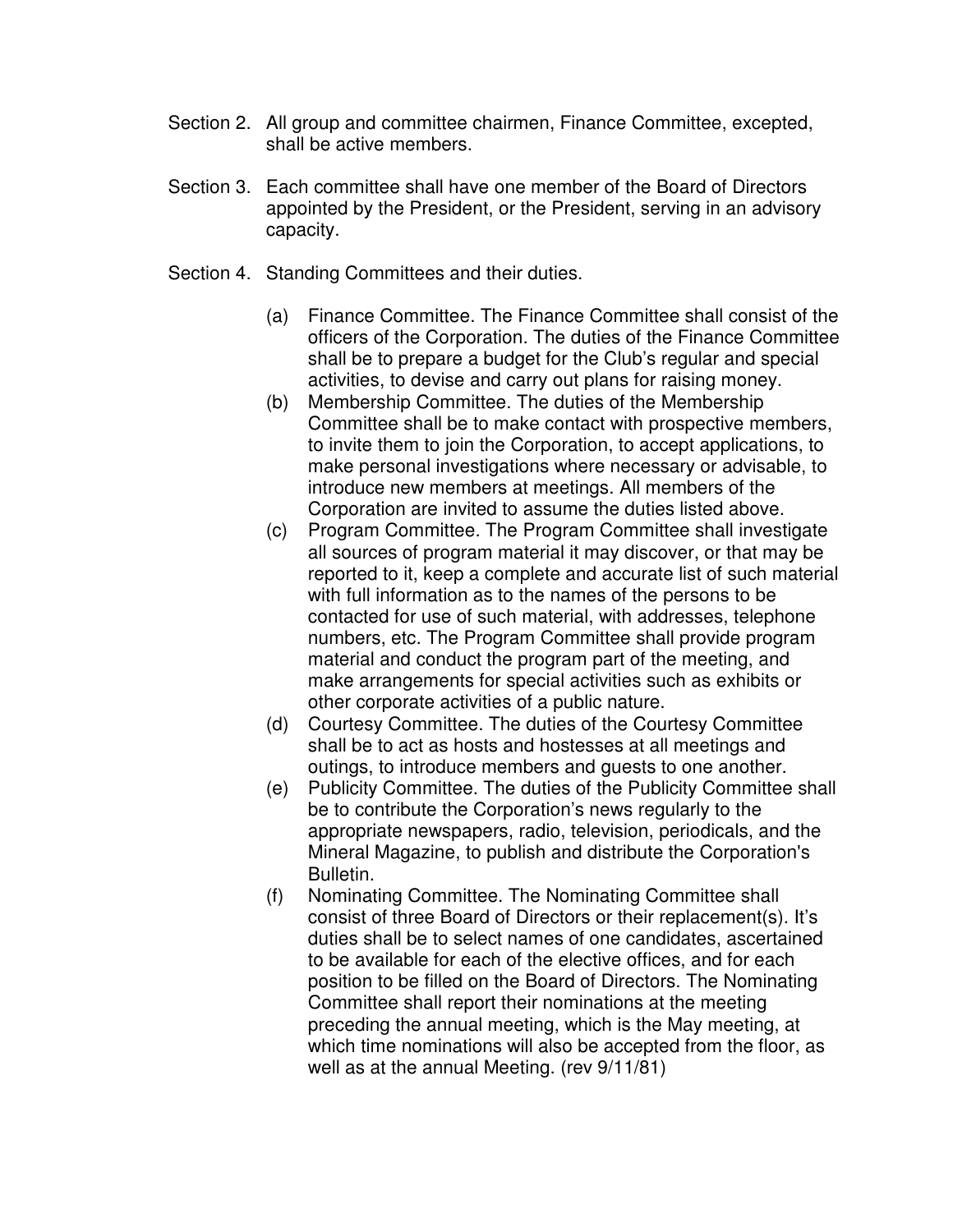Section 5. Other standing or special committees may be appointed at the discretion of the President.

# ARTICLE VIII

Execution of Instruments

- Section 1. Execution of Instruments Generally. All documents, instruments, or writing of any nature shall be signed, executed, verified, acknowledged, and delivered by such officer or officers or such agent of the Corporation and in such a manner as the Board of Directors from time to time may determine.
- Section 2. Checks, drafts, etc. All notes, drafts, acceptances, checks, endorsements, and all evidences of indebtedness of the Corporation whatsoever shall be signed by such officer or officers or such agent or agents of the Corporation and in such manner as the Board of Directors from time to time may determine. Endorsement for deposit to the credit of the Corporation in any of it's duly authorized depositories shall be in such manner as the Board of Directors from time to time may determine.
- Section 3. The Treasurer and President of the corporation are authorized to sign bank drafts and deposits for the corporation. The Treasurer and President shall be held legally responsible for the Corporation's financial transactions and are punishable under all applicable laws in the event of fraud.
- Section 4 In the event of the dissolution of the corporation the Treasurer and/or President are authorized to liquidate all remaining assets and transfer all remaining funds into the Augustana College Scholarship Fund to be used for educational purposes. (rev add 4/11/08)

# ARTICLE IX

#### Amendments

Section 1. These By-Laws may be amended at any regular or special meeting of the Corporation by a two-thirds majority of active adult members present and after preliminary steps outlined in Section 2 of these articles have been taken.